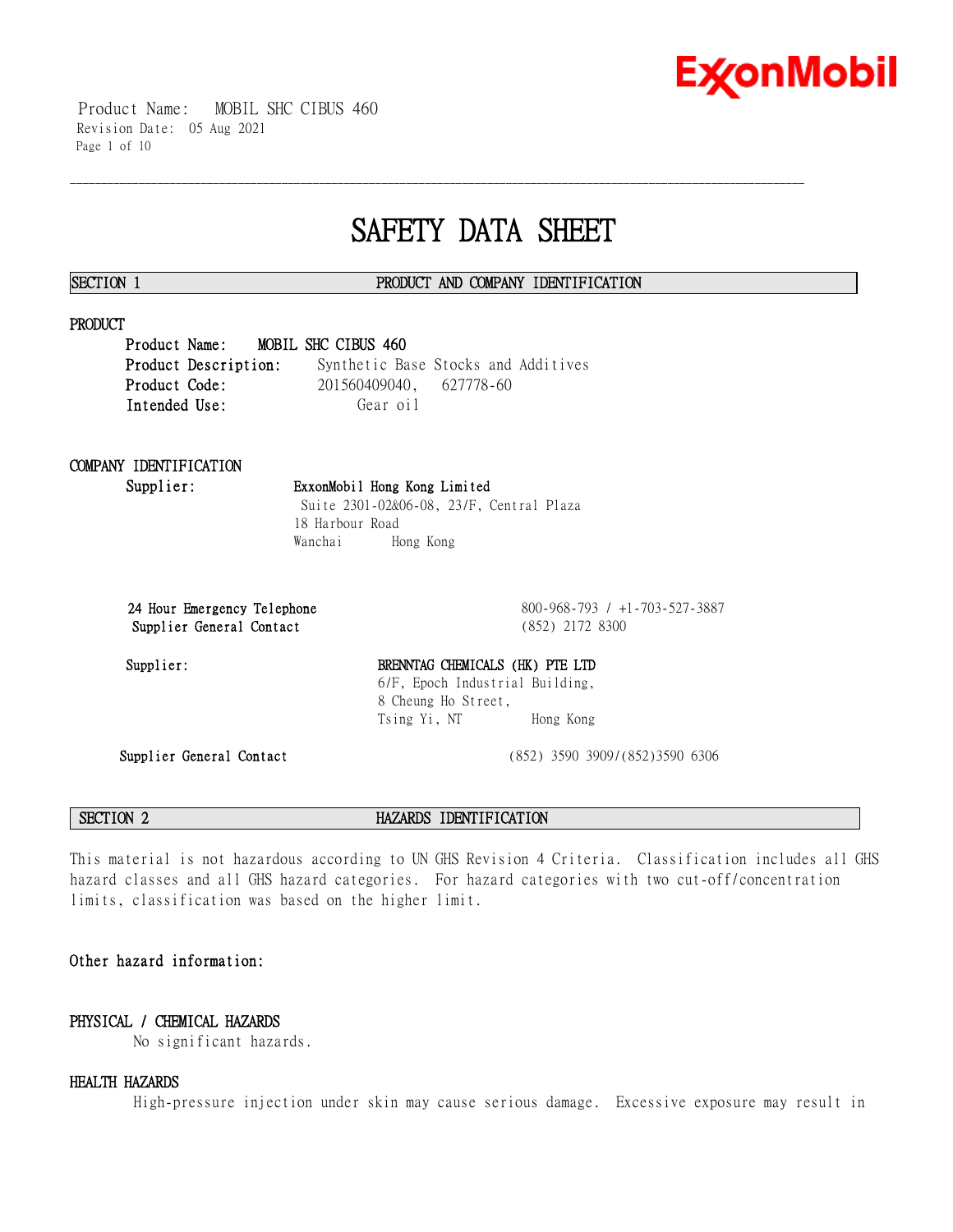

 Product Name: MOBIL SHC CIBUS 460 Revision Date: 05 Aug 2021 Page 2 of 10

eye, skin, or respiratory irritation.

#### **ENVIRONMENTAL HAZARDS**

No significant hazards.

**NOTE:** This material should not be used for any other purpose than the intended use in Section 1 without expert advice. Health studies have shown that chemical exposure may cause potential human health risks which may vary from person to person.

\_\_\_\_\_\_\_\_\_\_\_\_\_\_\_\_\_\_\_\_\_\_\_\_\_\_\_\_\_\_\_\_\_\_\_\_\_\_\_\_\_\_\_\_\_\_\_\_\_\_\_\_\_\_\_\_\_\_\_\_\_\_\_\_\_\_\_\_\_\_\_\_\_\_\_\_\_\_\_\_\_\_\_\_\_\_\_\_\_\_\_\_\_\_\_\_\_\_\_\_\_\_\_\_\_\_\_\_\_\_\_\_\_\_\_\_\_\_

#### **SECTION 3 COMPOSITION / INFORMATION ON INGREDIENTS**

This material is defined as a mixture.

#### **No Hazardous Substance(s) or Complex Substance(s) required for disclosure.**

| <b>SECTION</b><br><b>MEASURES</b><br>FIRST<br>AID |
|---------------------------------------------------|
|---------------------------------------------------|

### **INHALATION**

Remove from further exposure. For those providing assistance, avoid exposure to yourself or others. Use adequate respiratory protection. If respiratory irritation, dizziness, nausea, or unconsciousness occurs, seek immediate medical assistance. If breathing has stopped, assist ventilation with a mechanical device or use mouth-to-mouth resuscitation.

#### **SKIN CONTACT**

Wash contact areas with soap and water. If product is injected into or under the skin, or into any part of the body, regardless of the appearance of the wound or its size, the individual should be evaluated immediately by a physician as a surgical emergency. Even though initial symptoms from high pressure injection may be minimal or absent, early surgical treatment within the first few hours may significantly reduce the ultimate extent of injury.

### **EYE CONTACT**

Flush thoroughly with water. If irritation occurs, get medical assistance.

### **INGESTION**

First aid is normally not required. Seek medical attention if discomfort occurs.

#### **SECTION 5 FIRE FIGHTING MEASURES**

#### **EXTINGUISHING MEDIA**

**Appropriate Extinguishing Media:** Use water fog, foam, dry chemical or carbon dioxide (CO2) to extinguish flames.

**Inappropriate Extinguishing Media:** Straight streams of water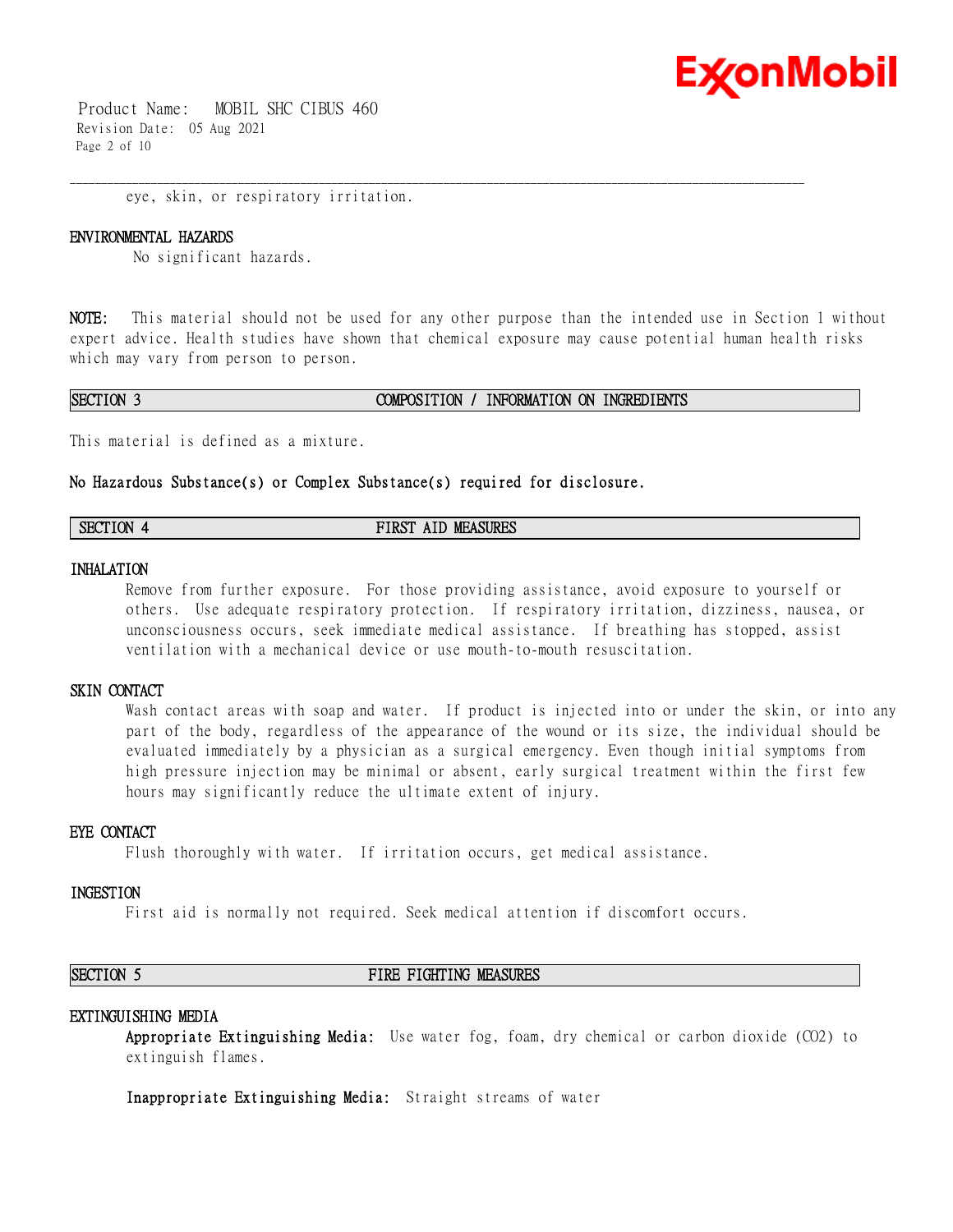

 Product Name: MOBIL SHC CIBUS 460 Revision Date: 05 Aug 2021 Page 3 of 10

### **FIRE FIGHTING**

**Fire Fighting Instructions:** Evacuate area. Prevent run-off from fire control or dilution from entering streams, sewers or drinking water supply. Fire-fighters should use standard protective equipment and in enclosed spaces, self-contained breathing apparatus (SCBA). Use water spray to cool fire exposed surfaces and to protect personnel.

\_\_\_\_\_\_\_\_\_\_\_\_\_\_\_\_\_\_\_\_\_\_\_\_\_\_\_\_\_\_\_\_\_\_\_\_\_\_\_\_\_\_\_\_\_\_\_\_\_\_\_\_\_\_\_\_\_\_\_\_\_\_\_\_\_\_\_\_\_\_\_\_\_\_\_\_\_\_\_\_\_\_\_\_\_\_\_\_\_\_\_\_\_\_\_\_\_\_\_\_\_\_\_\_\_\_\_\_\_\_\_\_\_\_\_\_\_\_

**Hazardous Combustion Products:** Aldehydes, Incomplete combustion products, Oxides of carbon, Smoke, Fume, Sulphur oxides

#### **FLAMMABILITY PROPERTIES**

**Flash Point [Method]:** >250 C (482 F) [ ASTM D-92] **Flammable Limits (Approximate volume % in air):** LEL: 0.9 UEL: 7.0 **Autoignition Temperature:** N/D

#### **SECTION 6 ACCIDENTAL RELEASE MEASURES**

#### **NOTIFICATION PROCEDURES**

In the event of a spill or accidental release, notify relevant authorities in accordance with all applicable regulations.

#### **PROTECTIVE MEASURES**

Avoid contact with spilled material. See Section 5 for fire fighting information. See the Hazard Identification Section for Significant Hazards. See Section 4 for First Aid Advice. See Section 8 for advice on the minimum requirements for personal protective equipment. Additional protective measures may be necessary, depending on the specific circumstances and/or the expert judgment of the emergency responders.

#### **SPILL MANAGEMENT**

**Land Spill:** Stop leak if you can do so without risk. Recover by pumping or with suitable absorbent.

**Water Spill:** Stop leak if you can do so without risk. Confine the spill immediately with booms. Warn other shipping. Remove from the surface by skimming or with suitable absorbents. Seek the advice of a specialist before using dispersants.

Water spill and land spill recommendations are based on the most likely spill scenario for this material; however, geographic conditions, wind, temperature, (and in the case of a water spill) wave and current direction and speed may greatly influence the appropriate action to be taken. For this reason, local experts should be consulted. Note: Local regulations may prescribe or limit action to be taken.

#### **ENVIRONMENTAL PRECAUTIONS**

Large Spills: Dyke far ahead of liquid spill for later recovery and disposal. Prevent entry into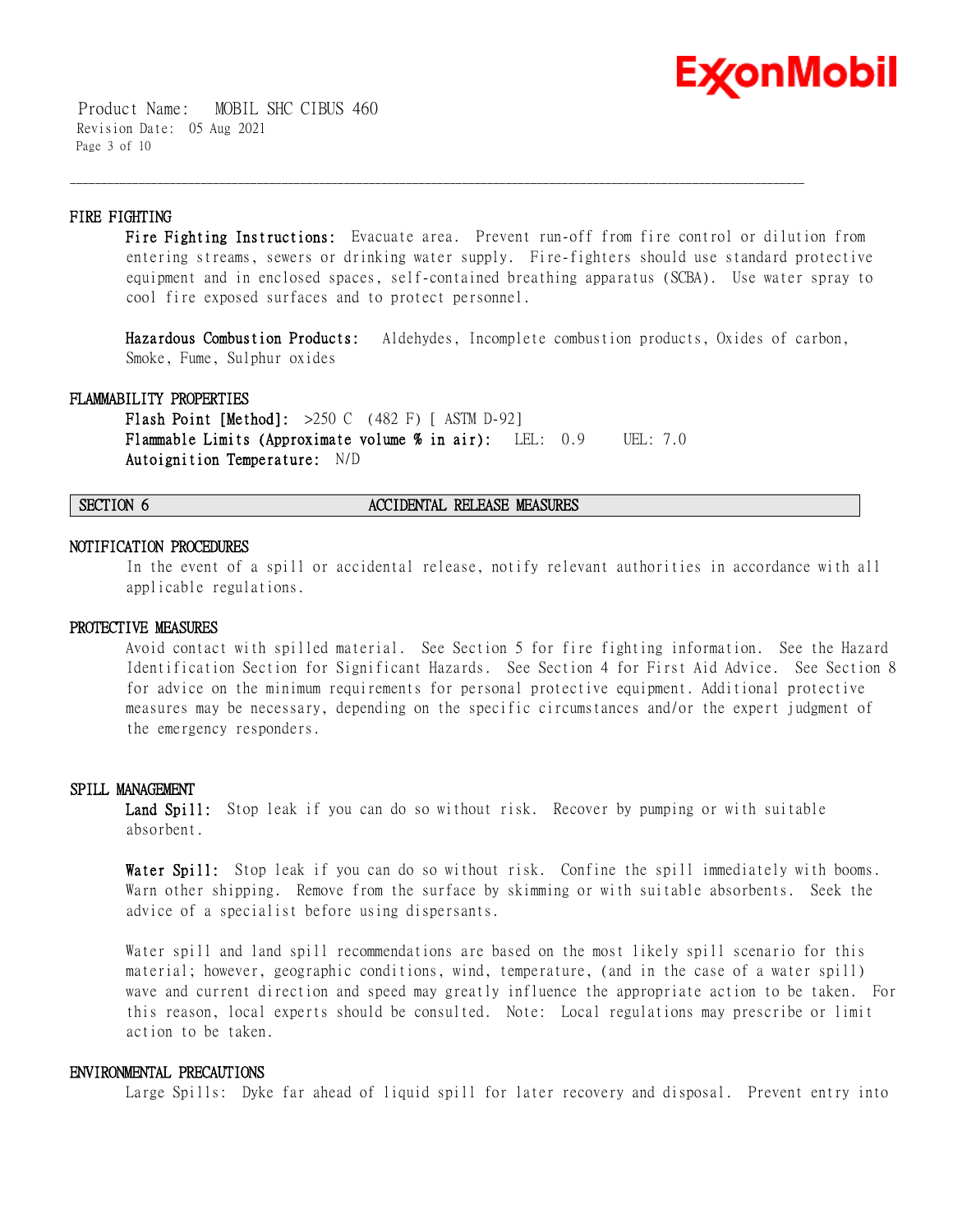

 Product Name: MOBIL SHC CIBUS 460 Revision Date: 05 Aug 2021 Page 4 of 10

waterways, sewers, basements or confined areas.

#### **SECTION 7 HANDLING AND STORAGE**

\_\_\_\_\_\_\_\_\_\_\_\_\_\_\_\_\_\_\_\_\_\_\_\_\_\_\_\_\_\_\_\_\_\_\_\_\_\_\_\_\_\_\_\_\_\_\_\_\_\_\_\_\_\_\_\_\_\_\_\_\_\_\_\_\_\_\_\_\_\_\_\_\_\_\_\_\_\_\_\_\_\_\_\_\_\_\_\_\_\_\_\_\_\_\_\_\_\_\_\_\_\_\_\_\_\_\_\_\_\_\_\_\_\_\_\_\_\_

#### **HANDLING**

Prevent small spills and leakage to avoid slip hazard. Material can accumulate static charges which may cause an electrical spark (ignition source). When the material is handled in bulk, an electrical spark could ignite any flammable vapors from liquids or residues that may be present (e.g., during switch-loading operations). Use proper bonding and/or earthing procedures. However, bonding and earthing may not eliminate the hazard from static accumulation. Consult local applicable standards for guidance. Additional references include American Petroleum Institute 2003 (Protection Against Ignitions Arising out of Static, Lightning and Stray Currents) or National Fire Protection Agency 77 (Recommended Practice on Static Electricity) or CENELEC CLC/TR 50404 (Electrostatics - Code of practice for the avoidance of hazards due to static electricity).

**Static Accumulator:** This material is a static accumulator.

#### **STORAGE**

The type of container used to store the material may affect static accumulation and dissipation. Do not store in open or unlabelled containers.

### **SECTION 8 EXPOSURE CONTROLS / PERSONAL PROTECTION**

**Exposure limits/standards for materials that can be formed when handling this product:** When mists / aerosols can occur the following is recommended: 5 mg/m3 - ACGIH TLV (inhalable fraction).

NOTE: Limits/standards shown for guidance only. Follow applicable regulations.

#### **ENGINEERING CONTROLS**

The level of protection and types of controls necessary will vary depending upon potential exposure conditions. Control measures to consider:

No special requirements under ordinary conditions of use and with adequate ventilation.

#### **PERSONAL PROTECTION**

Personal protective equipment selections vary based on potential exposure conditions such as applications, handling practices, concentration and ventilation. Information on the selection of protective equipment for use with this material, as provided below, is based upon intended, normal usage.

**Respiratory Protection:** If engineering controls do not maintain airborne contaminant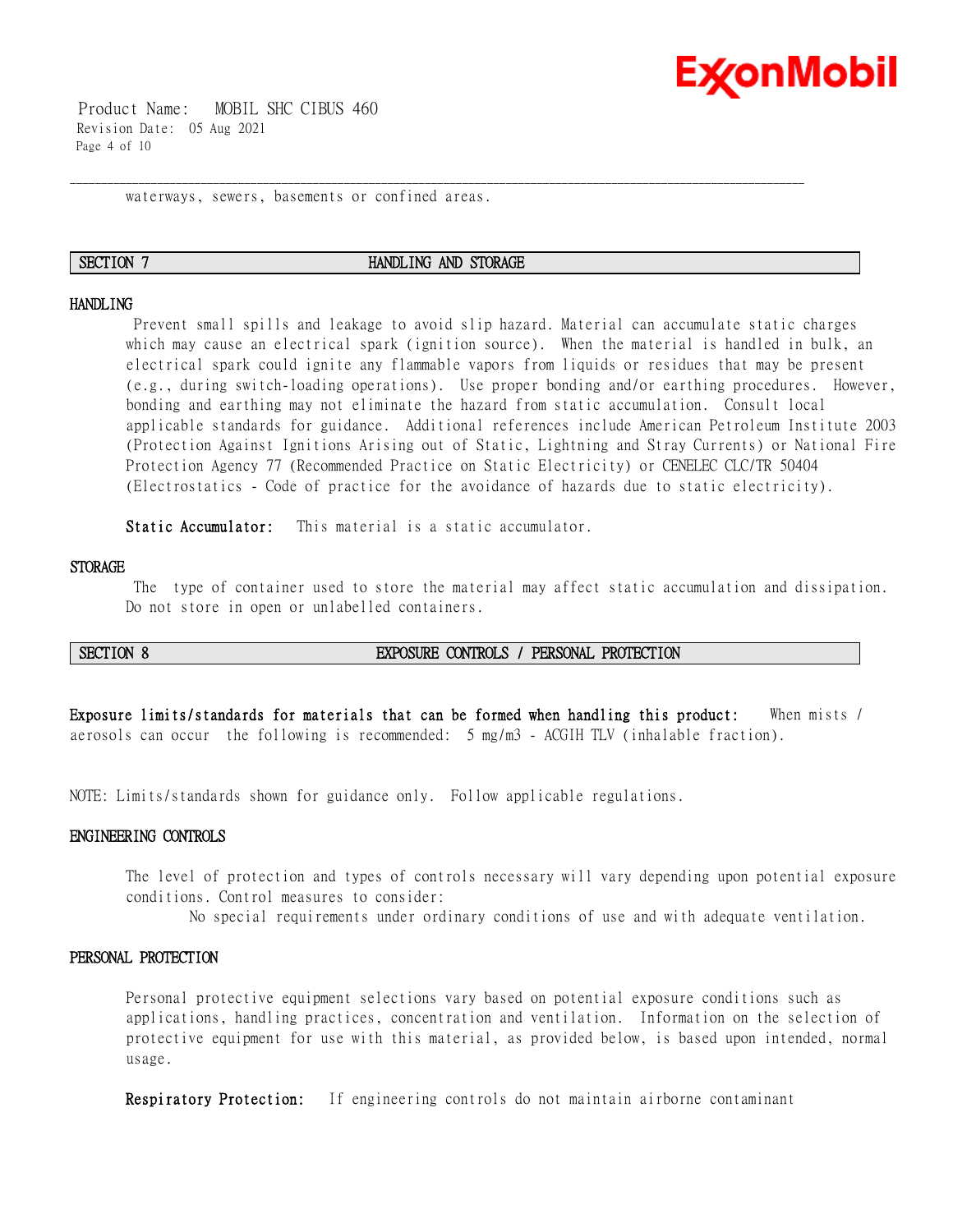

 Product Name: MOBIL SHC CIBUS 460 Revision Date: 05 Aug 2021 Page 5 of 10

> concentrations at a level which is adequate to protect worker health, an approved respirator may be appropriate. Respirator selection, use, and maintenance must be in accordance with regulatory requirements, if applicable. Types of respirators to be considered for this material include: No special requirements under ordinary conditions of use and with adequate ventilation. Particulate

\_\_\_\_\_\_\_\_\_\_\_\_\_\_\_\_\_\_\_\_\_\_\_\_\_\_\_\_\_\_\_\_\_\_\_\_\_\_\_\_\_\_\_\_\_\_\_\_\_\_\_\_\_\_\_\_\_\_\_\_\_\_\_\_\_\_\_\_\_\_\_\_\_\_\_\_\_\_\_\_\_\_\_\_\_\_\_\_\_\_\_\_\_\_\_\_\_\_\_\_\_\_\_\_\_\_\_\_\_\_\_\_\_\_\_\_\_\_

For high airborne concentrations, use an approved supplied-air respirator, operated in positive pressure mode. Supplied air respirators with an escape bottle may be appropriate when oxygen levels are inadequate, gas/vapour warning properties are poor, or if air purifying filter capacity/rating may be exceeded.

**Hand Protection:** Any specific glove information provided is based on published literature and glove manufacturer data. Glove suitability and breakthrough time will differ depending on the specific use conditions. Contact the glove manufacturer for specific advice on glove selection and breakthrough times for your use conditions. Inspect and replace worn or damaged gloves. The types of gloves to be considered for this material include:

No protection is ordinarily required under normal conditions of use. Nitrile,Viton

**Eye Protection:** If contact is likely, safety glasses with side shields are recommended.

**Skin and Body Protection:** Any specific clothing information provided is based on published literature or manufacturer data. The types of clothing to be considered for this material include: No skin protection is ordinarily required under normal conditions of use. In accordance with good industrial hygiene practices, precautions should be taken to avoid skin contact.

**Specific Hygiene Measures:** Always observe good personal hygiene measures, such as washing after handling the material and before eating, drinking, and/or smoking. Routinely wash work clothing and protective equipment to remove contaminants. Discard contaminated clothing and footwear that cannot be cleaned. Practice good housekeeping.

#### **ENVIRONMENTAL CONTROLS**

Comply with applicable environmental regulations limiting discharge to air, water and soil. Protect the environment by applying appropriate control measures to prevent or limit emissions.

#### **SECTION 9 PHYSICAL AND CHEMICAL PROPERTIES**

**Note: Physical and chemical properties are provided for safety, health and environmental considerations only and may not fully represent product specifications. Contact the Supplier for additional information.**

#### **GENERAL INFORMATION**

**Physical State:** Liquid **Colour:** Pale Yellow **Odour:** Characteristic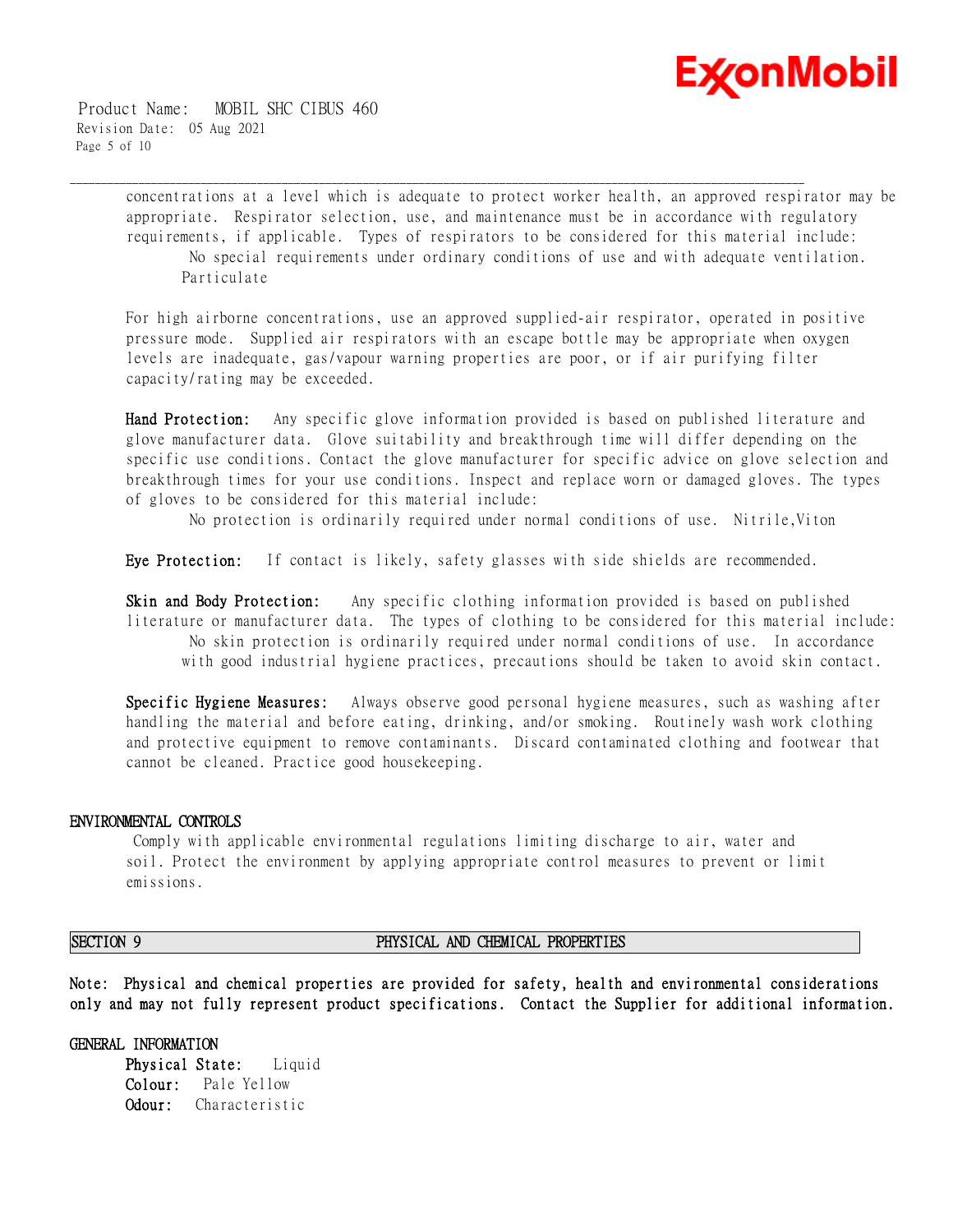

 Product Name: MOBIL SHC CIBUS 460 Revision Date: 05 Aug 2021 Page 6 of 10

**Odour Threshold:** N/D

**IMPORTANT HEALTH, SAFETY, AND ENVIRONMENTAL INFORMATION Relative Density (at 15 C):** 0.85 [ASTM D4052] **Flash Point [Method]:** >250 C (482 F) [ ASTM D-92] **Flammable Limits (Approximate volume % in air):** LEL: 0.9 UEL: 7.0 **Flammability (Solid, Gas):** N/A **Autoignition Temperature:** N/D **Boiling Point / Range:** > 316 C (601 F) [Estimated] **Vapour Density (Air = 1):**  $> 2$  at 101 kPa [Estimated] **Vapour Pressure:** < 0.013 kPa (0.1 mm Hg) at 20 C [Estimated] **Evaporation Rate (n-butyl acetate = 1):** N/D **pH:** N/A **Log Pow (n-Octanol/Water Partition Coefficient):** > 3.5 [Estimated] **Solubility in Water:** Negligible **Viscosity:** 460 cSt (460 mm2/sec) at 40 C | 43.55 cSt (43.55 mm2/sec) at 100 C [ASTM D 445] **Freezing Point:** N/D **Melting Point:** N/A **Decomposition Temperature:** N/D **Oxidizing Properties:** See Hazards Identification Section.

\_\_\_\_\_\_\_\_\_\_\_\_\_\_\_\_\_\_\_\_\_\_\_\_\_\_\_\_\_\_\_\_\_\_\_\_\_\_\_\_\_\_\_\_\_\_\_\_\_\_\_\_\_\_\_\_\_\_\_\_\_\_\_\_\_\_\_\_\_\_\_\_\_\_\_\_\_\_\_\_\_\_\_\_\_\_\_\_\_\_\_\_\_\_\_\_\_\_\_\_\_\_\_\_\_\_\_\_\_\_\_\_\_\_\_\_\_\_

#### **OTHER INFORMATION**

**Pour Point:**  $-30 \text{ C}$  (-22 F) [ ASTM D97]

#### **SECTION 10 STABILITY AND REACTIVITY**

**STABILITY:** Material is stable under normal conditions.

**CONDITIONS TO AVOID:** Excessive heat. High energy sources of ignition.

**MATERIALS TO AVOID:** Strong oxidisers

**HAZARDOUS DECOMPOSITION PRODUCTS:** Material does not decompose at ambient temperatures.

**POSSIBILITY OF HAZARDOUS REACTIONS:** Hazardous polymerization will not occur.

#### **SECTION 11 TOXICOLOGICAL INFORMATION**

#### **INFORMATION ON TOXICOLOGICAL EFFECTS**

| Hazard Class                          | Conclusion / Remarks                                    |
|---------------------------------------|---------------------------------------------------------|
| Inhalation                            |                                                         |
| Acute Toxicity: No end point data for | Minimally Toxic. Based on assessment of the components. |
| material.                             |                                                         |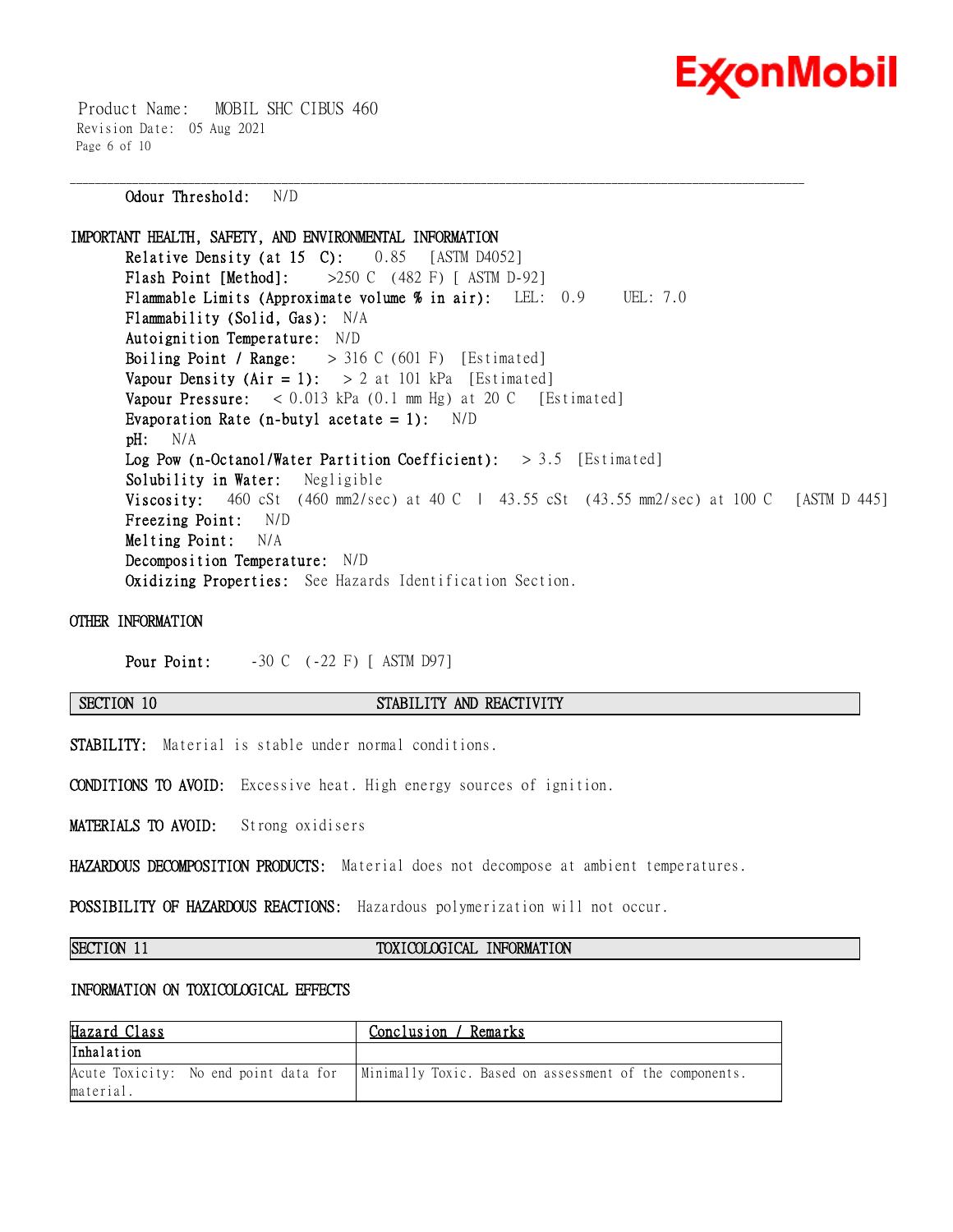

 Product Name: MOBIL SHC CIBUS 460 Revision Date: 05 Aug 2021 Page 7 of 10

| Irritation: No end point data for                   | Negligible hazard at ambient/normal handling temperatures.  |
|-----------------------------------------------------|-------------------------------------------------------------|
| material.                                           |                                                             |
| Ingestion                                           |                                                             |
| Acute Toxicity: No end point data for               | Minimally Toxic. Based on assessment of the components.     |
| material.                                           |                                                             |
| Skin                                                |                                                             |
| Acute Toxicity: No end point data for               | Minimally Toxic. Based on assessment of the components.     |
| material.                                           |                                                             |
| Skin Corrosion/Irritation: No end point             | Negligible irritation to skin at ambient temperatures.      |
| data for material.                                  | Based on assessment of the components.                      |
| Eye                                                 |                                                             |
| Serious Eye Damage/Irritation: No end               | May cause mild, short-lasting discomfort to eyes. Based on  |
| point data for material.                            | assessment of the components.                               |
| Sensitisation                                       |                                                             |
| Respiratory Sensitization: No end point             | Not expected to be a respiratory sensitizer.                |
| data for material.                                  |                                                             |
| Skin Sensitization: No end point data               | Not expected to be a skin sensitizer. Based on assessment   |
| for material.                                       | of the components.                                          |
| Aspiration: Data available.                         | Not expected to be an aspiration hazard. Based on physico-  |
|                                                     | chemical properties of the material.                        |
| Germ Cell Mutagenicity: No end point                | Not expected to be a germ cell mutagen. Based on assessment |
| data for material.                                  | of the components.                                          |
| Carcinogenicity: No end point data for              | Not expected to cause cancer. Based on assessment of the    |
| material.                                           | components.                                                 |
| Reproductive Toxicity: No end point                 | Not expected to be a reproductive toxicant. Based on        |
| data for material.                                  | assessment of the components.                               |
| Lactation: No end point data for                    | Not expected to cause harm to breast-fed children.          |
| material.                                           |                                                             |
| Specific Target Organ Toxicity (STOT)               |                                                             |
| Single Exposure: No end point data for<br>material. | Not expected to cause organ damage from a single exposure.  |
| Repeated Exposure: No end point data                | Not expected to cause organ damage from prolonged or        |
| for material.                                       | repeated exposure. Based on assessment of the components.   |

### **OTHER INFORMATION**

#### **For the product itself:**

Repeated and/or prolonged exposure may cause irritation to the skin, eyes, or respiratory tract. **Contains:**

Synthetic base oils: Not expected to cause significant health effects under conditions of normal use, based on laboratory studies with the same or similar materials. Not mutagenic or genotoxic. Not sensitising in test animals and humans.

### **IARC Classification:**

**The following ingredients are cited on the lists below:** None.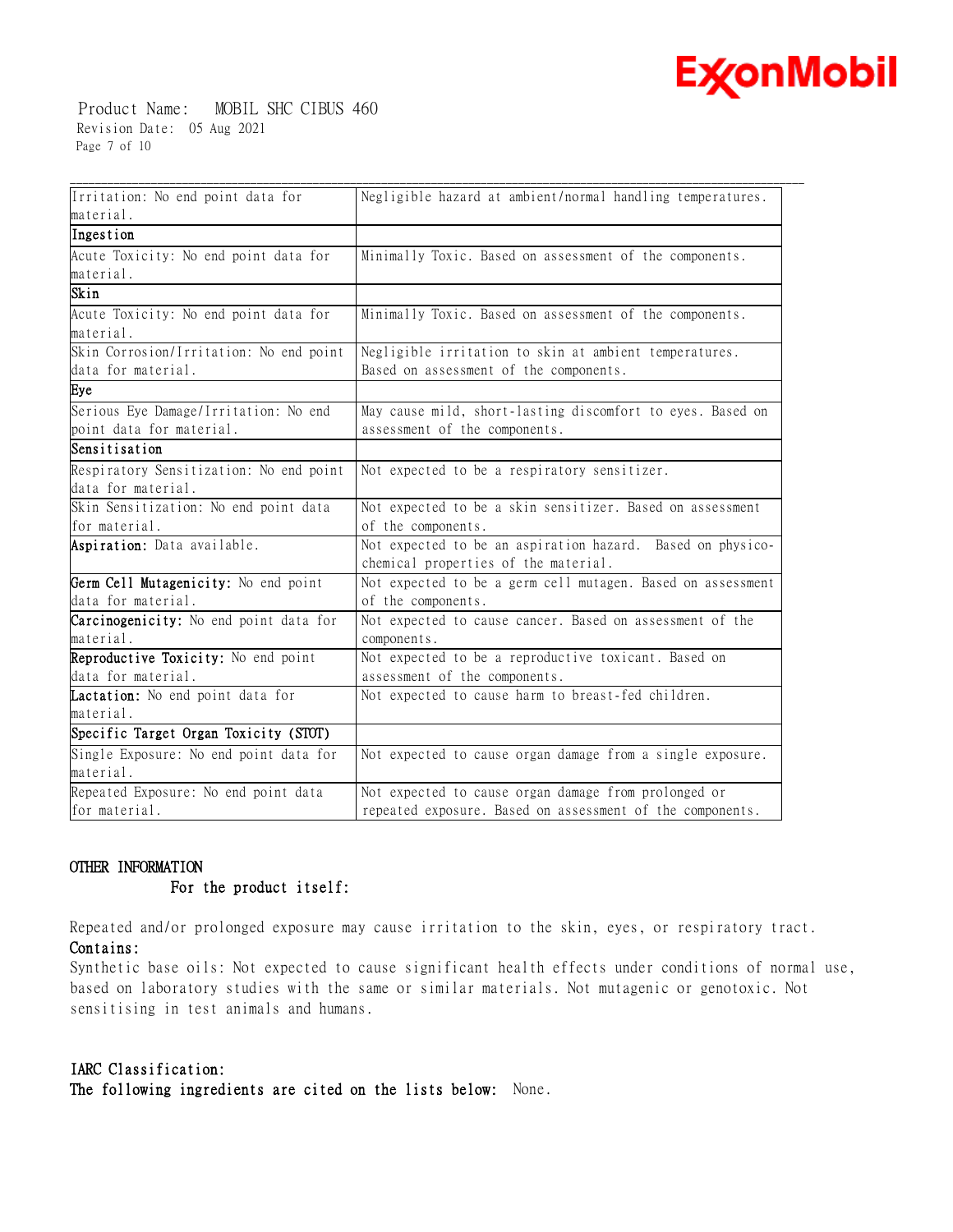

 Product Name: MOBIL SHC CIBUS 460 Revision Date: 05 Aug 2021 Page 8 of 10

--REGULATORY LISTS SEARCHED--  $1 = IARC$  1  $2 = IARC$  2A  $3 = IARC$  2B

#### **SECTION 12 ECOLOGICAL INFORMATION**

The information given is based on data for the material, components of the material, or for similar materials, through the application of bridging principals.

\_\_\_\_\_\_\_\_\_\_\_\_\_\_\_\_\_\_\_\_\_\_\_\_\_\_\_\_\_\_\_\_\_\_\_\_\_\_\_\_\_\_\_\_\_\_\_\_\_\_\_\_\_\_\_\_\_\_\_\_\_\_\_\_\_\_\_\_\_\_\_\_\_\_\_\_\_\_\_\_\_\_\_\_\_\_\_\_\_\_\_\_\_\_\_\_\_\_\_\_\_\_\_\_\_\_\_\_\_\_\_\_\_\_\_\_\_\_

#### **ECOTOXICITY**

Material -- Not expected to be harmful to aquatic organisms.

#### **MOBILITY**

 Base oil component -- Low solubility and floats and is expected to migrate from water to the land. Expected to partition to sediment and wastewater solids.

### **SECTION 13 DISPOSAL CONSIDERATIONS**

Disposal recommendations based on material as supplied. Disposal must be in accordance with current applicable laws and regulations, and material characteristics at time of disposal.

#### **DISPOSAL RECOMMENDATIONS**

Product is suitable for burning in an enclosed controlled burner for fuel value or disposal by supervised incineration at very high temperatures to prevent formation of undesirable combustion products. Protect the environment. Dispose of used oil at designated sites. Minimize skin contact. Do not mix used oils with solvents, brake fluids or coolants.

**Empty Container Warning** Empty Container Warning (where applicable): Empty containers may contain residue and can be dangerous. Do not attempt to refill or clean containers without proper instructions. Empty drums should be completely drained and safely stored until appropriately reconditioned or disposed. Empty containers should be taken for recycling, recovery, or disposal through suitably qualified or licensed contractor and in accordance with governmental regulations. DO NOT PRESSURISE, CUT, WELD, BRAZE, SOLDER, DRILL, GRIND, OR EXPOSE SUCH CONTAINERS TO HEAT, FLAME, SPARKS, STATIC ELECTRICITY, OR OTHER SOURCES OF IGNITION. THEY MAY EXPLODE AND CAUSE INJURY OR DEATH.

#### **SECTION 14 TRANSPORT INFORMATION**

**LAND (ADR)** : Not Regulated for Land Transport

**SEA (IMDG):** Not Regulated for Sea Transport according to IMDG-Code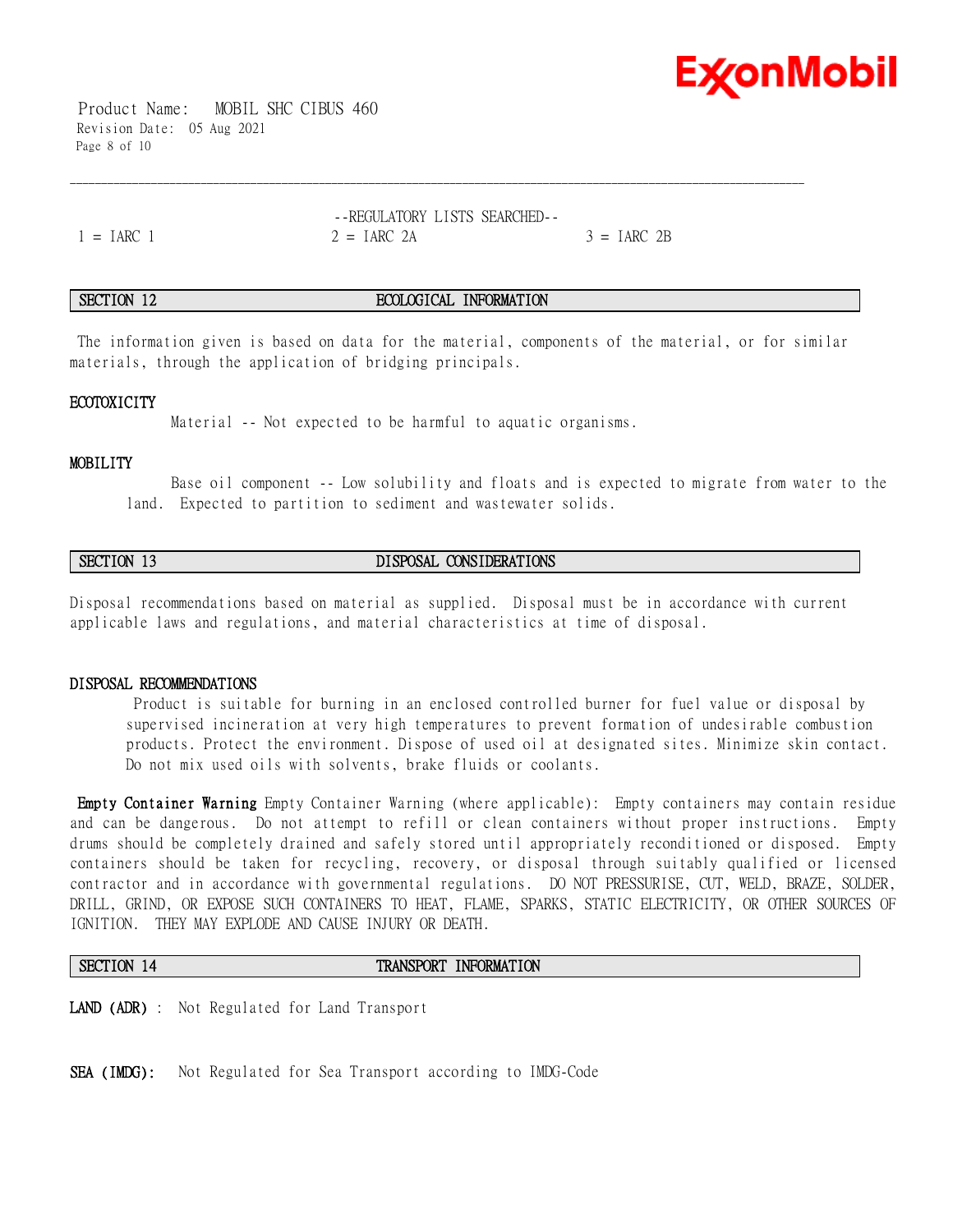

 Product Name: MOBIL SHC CIBUS 460 Revision Date: 05 Aug 2021 Page 9 of 10

### **Marine Pollutant:** No

AIR (IATA): Not Regulated for Air Transport

#### **SECTION 15 REGULATORY INFORMATION**

\_\_\_\_\_\_\_\_\_\_\_\_\_\_\_\_\_\_\_\_\_\_\_\_\_\_\_\_\_\_\_\_\_\_\_\_\_\_\_\_\_\_\_\_\_\_\_\_\_\_\_\_\_\_\_\_\_\_\_\_\_\_\_\_\_\_\_\_\_\_\_\_\_\_\_\_\_\_\_\_\_\_\_\_\_\_\_\_\_\_\_\_\_\_\_\_\_\_\_\_\_\_\_\_\_\_\_\_\_\_\_\_\_\_\_\_\_\_

Material is not hazardous according to UN GHS Revision 4 Criteria.

#### **REGULATORY STATUS AND APPLICABLE LAWS AND REGULATIONS**

**Listed or exempt from listing/notification on the following chemical inventories :** AIIC, DSL, ENCS, IECSC, KECI, TCSI, TSCA

 **Special Cases:** 

| ' –<br> Inventory | Status                                |
|-------------------|---------------------------------------|
| PICCS             | $\mathbf{V}$<br>Appl<br>tions:<br>ike |

**SECTION 16 OTHER INFORMATION** 

**N/D = Not determined, N/A = Not applicable**

#### **THIS SAFETY DATA SHEET CONTAINS THE FOLLOWING REVISIONS:**

BRENNTAG CHEMICALS (HK) PTE LTD: Section 01: Supplier Mailing Address information was modified. Section 01: Company Mailing Address information was modified.

---------------------------------------------------------------------------------------------------------

The information and recommendations contained herein are, to the best of ExxonMobil's knowledge and belief, accurate and reliable as of the date issued. You can contact ExxonMobil to insure that this document is the most current available from ExxonMobil. The information and recommendations are offered for the user's consideration and examination. It is the user's responsibility to satisfy itself that the product is suitable for the intended use. If buyer repackages this product, it is the user's responsibility to insure proper health, safety and other necessary information is included with and/or on the container. Appropriate warnings and safe-handling procedures should be provided to handlers and users. Alteration of this document is strictly prohibited. Except to the extent required by law, republication or retransmission of this document, in whole or in part, is not permitted. The term, "ExxonMobil" is used for convenience, and may include any one or more of ExxonMobil Chemical Company, Exxon Mobil Corporation, or any affiliates in which they directly of indirectly hold any interest.